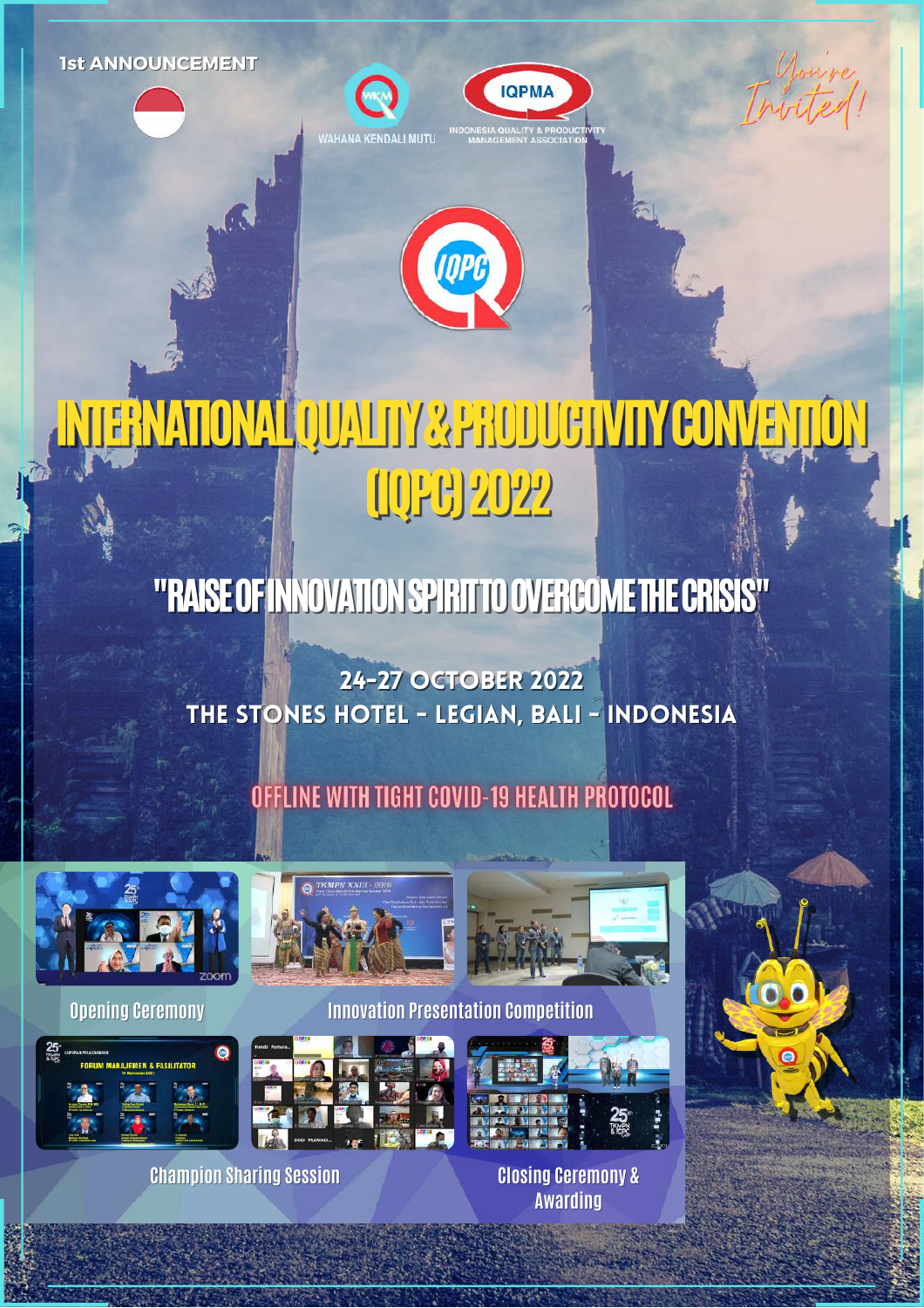

#### INTERNATIONAL QUALITY & PRODUCTIVITY CONVENTION (IQPC) 2022



#### ABOUT THE CONVENTION

International Quality & Productivity Convention (IQPC) is an event for International and National Companies, Universities and Non-Profit Organizations to demonstrate, promote success and exchange experiences in improving quality & productivity, both individually and in groups with various management system approaches.

This is an event to showcase their productivity improvement journey and take opportunity to benchmark from other teams.

#### ABOUT THE ORGANIZER

IQPC organized by Indonesia Quality & Productivity Management Association (IQPMA) and PT Wahana Kendali Mutu (WKM).

#### **Innovation Presentation** Competition CONVENTION ACTIVITIES

QCC (Quality Control Circle), QCI (Qualty Control Initiative), SS (Suggestion System), 5S (Sort, Set in Order, Shine, Standardize, Sustain), QCP (Quality Control Project), SGA (Small Group Activity), QIC (Quality Innovation Concept), Six Sigma Project and Team Excellence.

### **CE** Champion Sharing Session

Presentation forum in sharing<br>knowledge a<u>nd experience from</u> knowledge and International experts and practitioners from various fields of expertise in<br>improving quality & productivity improving quality & productivity<br>through various management through various management<br>approaches such as Quality approaches  $\setminus$  such as Quality Excellence Activity (QCP, QCC and QCI), Six Sigma Projects, Innovation Projects and various other interesting topics.

# **PROGRAMME AT A GLANCE**

| TIME <b>NEW</b>                                      | <b>OCT 24th, 2022</b>                                                                                                                                                  | OCT 25th, 2022                                                                                                              | OCT 26 <sup>th</sup> , 2022                                                                                                    | OCT 27th, 2022                                          |
|------------------------------------------------------|------------------------------------------------------------------------------------------------------------------------------------------------------------------------|-----------------------------------------------------------------------------------------------------------------------------|--------------------------------------------------------------------------------------------------------------------------------|---------------------------------------------------------|
| <b>MORNING</b>                                       |                                                                                                                                                                        | <b>Opening Ceremony</b><br>٠<br>Keynote Speaker<br><b>Panel Discussion</b>                                                  | <b>Innovation</b><br>٠<br><b>Presentation</b><br><b>Competition</b><br><b>Champion Sharing</b><br>٠<br><b>Session</b>          | <b>Bali Sight-seeing</b><br>٠<br><b>Tour (Optional)</b> |
| <b>AFTERNOON</b>                                     | <b>Registration</b><br>Equipment, Internet<br>٠<br><b>Connection Test and</b><br><b>Technical Meeting</b><br>Global Assessor -<br>۰<br><b>International</b><br>Course* | <b>Innovation</b><br>٠<br><b>Presentation</b><br><b>Competition</b><br>Global Assessor -<br><b>International</b><br>Course* | <b>Innovation</b><br>٠<br><b>Presentation</b><br><b>Competition</b><br>Global Assessor<br>٠<br><b>International</b><br>Course* |                                                         |
| <b>EVENING</b>                                       |                                                                                                                                                                        |                                                                                                                             | <b>Closing Ceremony</b><br>٠<br>and Awarding of<br><b>IDPC</b>                                                                 | ■■                                                      |
| *GAC registration is separate from IQPC registration |                                                                                                                                                                        |                                                                                                                             |                                                                                                                                |                                                         |